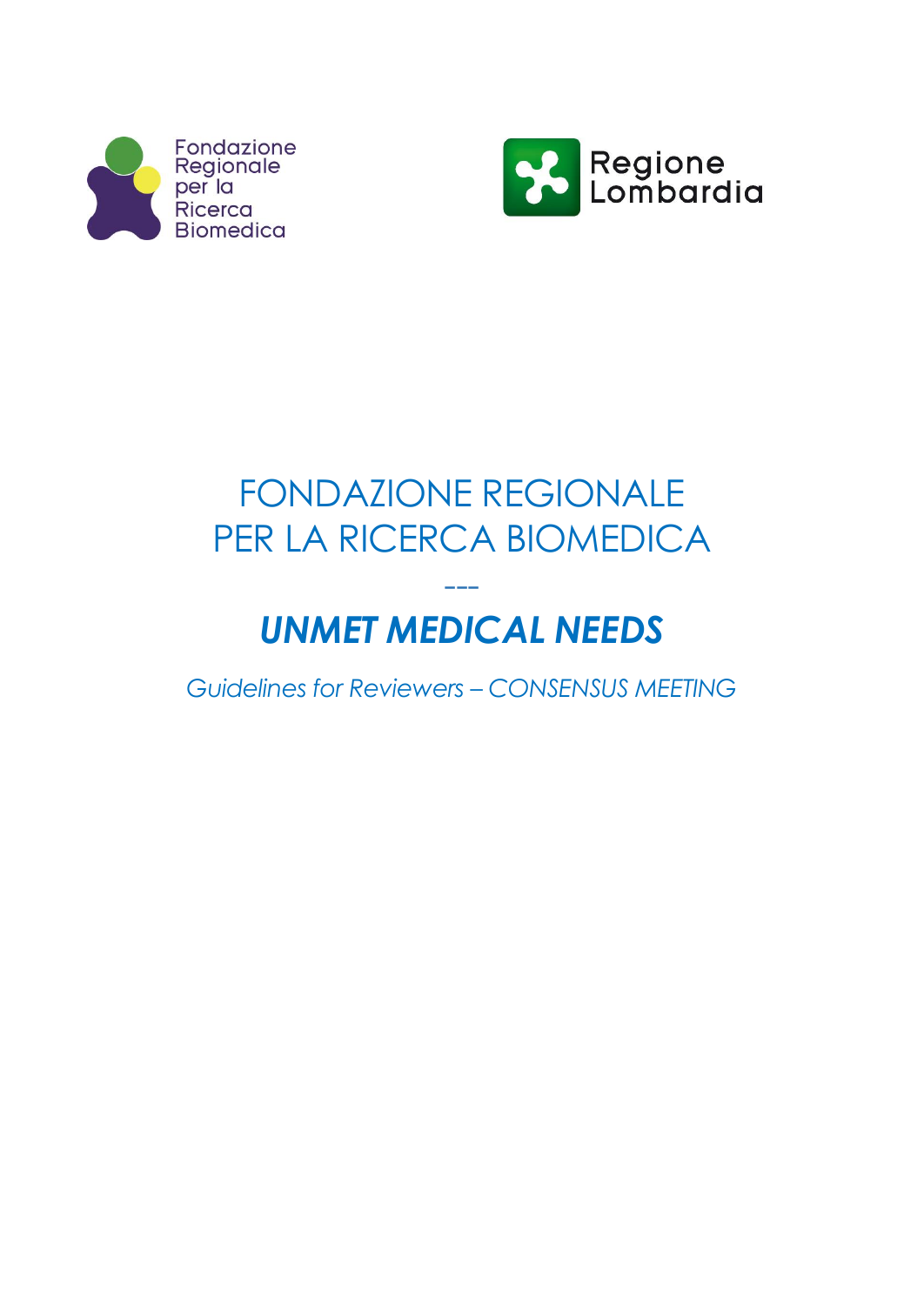

# Summary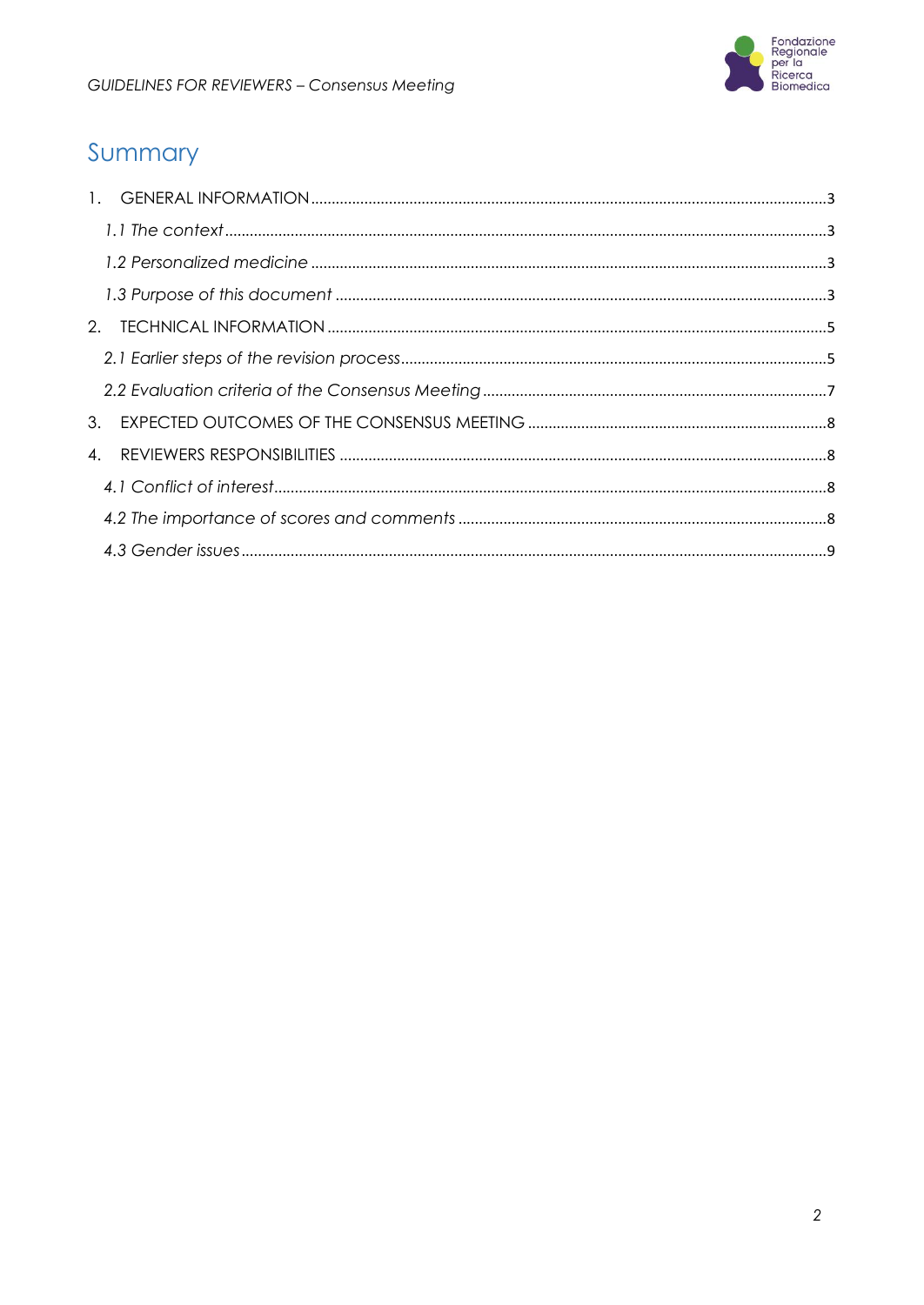

# <span id="page-2-0"></span>1. GENERAL INFORMATION

## <span id="page-2-1"></span>*1.1 The context*

Fondazione Regionale per la Ricerca Biomedica (FRRB) is a non-for-profit organization governed by public law, established in October 2011 by Regione Lombardia, with the aim of promoting and supporting scientific research in Life Sciences in Lombardy. The Foundation represents one of the main funding agencies that promote progress, research, development and innovation within the health sector among the regional academic and industrial life science players. Its *raison d'être* is to serve as support for implementing the regional health care research policy, in order to place the Lombardy regional system in a leading position in Europe. In addition, the Foundation's mission is to support innovative basic and translational research projects, which have a positive impact on the local healthcare eco-system and citizens. Research projects received in response to this Call should provide evidence of their impact on the NHS. The scientific revision should take into account that the final scope of the funded research will be to integrate new findings and approaches into the NHS and have a clear potential impact on patients.

## <span id="page-2-2"></span>*1.2 Personalized medicine*

FRRB, in accordance with Lombardy Region and the Italian Ministry of Health, focuses its activities on the development and implementation of a Precision Medicine approach. "*Personalized Medicine*" is defined by the Horizon 2020 Advisory group as the "*medical model using characterization of individuals' phenotypes and genotypes (e.g. molecular profiling, medical imaging, lifestyle data) for tailoring the right therapeutic strategy for the right person at the right time, and/or to determine the predisposition to disease and/or to deliver timely and targeted prevention"*.

To this aim, during scientific evaluation, reviewers should take into account the concept of Personalized Medicine and its potential to move forward to a more personalized approach to prevention, diagnosis and therapy.

### <span id="page-2-3"></span>*1.3 Purpose of this document*

This document is a guide to help scientific experts (reviewers) in the revision process in the phase of the

#### **CONSENSUS MEETING**

the final evaluation step of the projects submitted in response to the UNMET MEDICAL NEEDS Call, and to help them understand the environment where the scientific projects will take place and the main needs of the regional territory.

The selection of proposals that will be funded by FRRB is based on a Peer Review process. The aim of this document is to explain the revision process, the responsibilities of the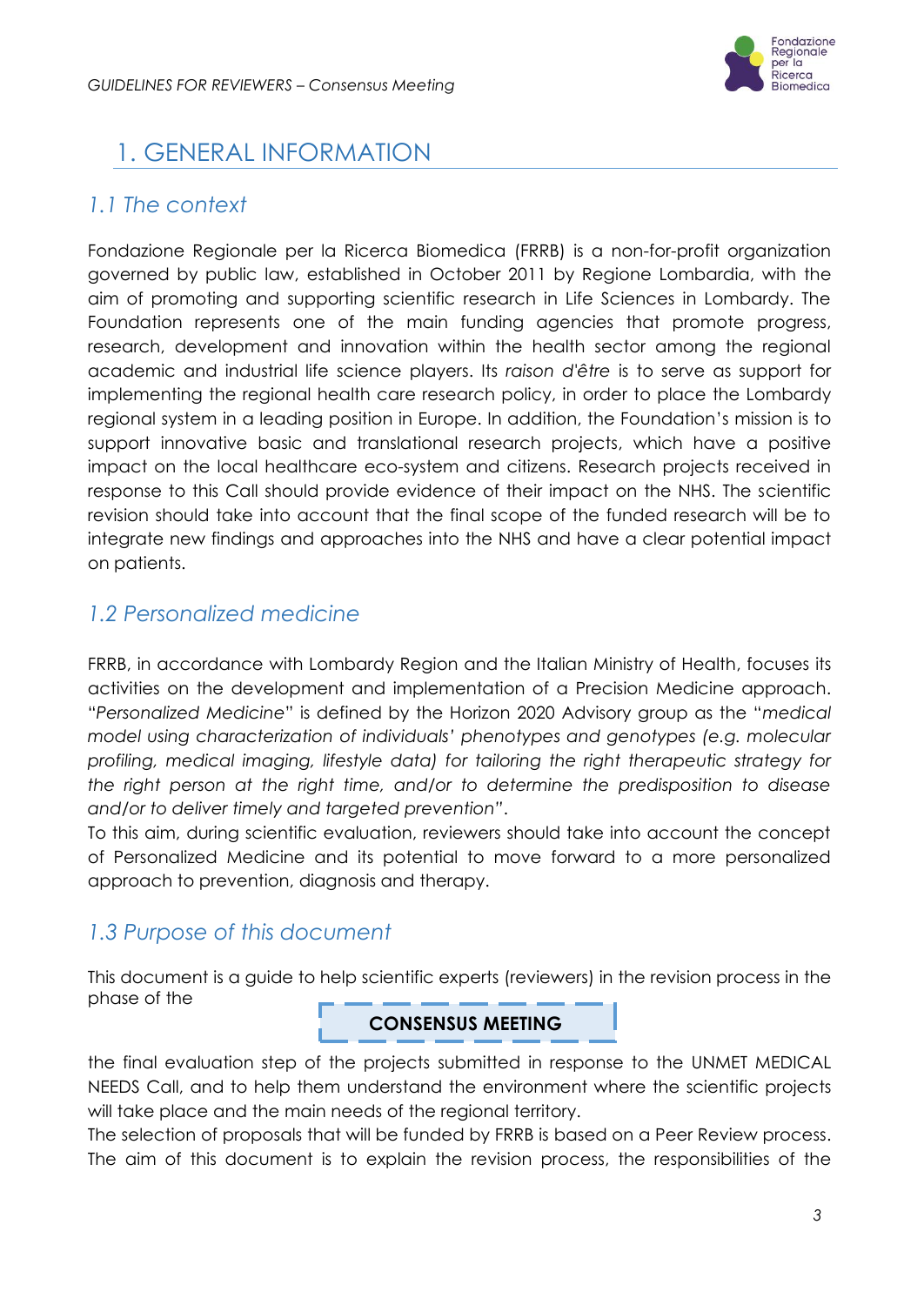

reviewers appointed, the methodology to adopt for revision and the management of any conflict of interest.

Before joining the Consensus Meeting, please carefully read the Call Text and these guidelines.

Eligible projects must cover one of the following thematic areas:

#### 1. CARDIOLOGY

Specific objectives:

- identification of the causes and characterization of the pathogenetic mechanisms of cardiogenic shock, both in the strictly cardiological context and in the causes of extra-cardiac shock;
- artificial intelligence applied to non-invasive coronary imaging for the identification of coronary plaques at risk of acute complications and causing acute coronary syndromes.

#### 2. NEUROLOGY

Specific objectives:

- to clarify the role of inflammatory mechanisms in the neurodegeneration processes in diseases of the central and peripheral nervous systems;
- pharmacological and non-pharmacological therapeutic innovation in clinical neuroscience.

#### 3. RARE CANCERS

Specific objective:

use of new therapeutic approaches for the treatment of rare cancers.

**Please note that rare cancers can be defined as those malignancies whose incidence is below 6 out of 100,000 people per year. In addition, the tumor will have to be listed in Orphanet** [\(https://www.orpha.net/consor/cgi-bin/index.php?lng=EN\)](https://www.orpha.net/consor/cgi-bin/index.php?lng=EN).

#### 4. RARE DISEASES (*non-oncological ones*)

Specific objectives:

- development of disease-specific cell transplant treatments for rare diseases: feasibility, implementation and translation into clinical practice;
- perspectives for the development of innovative therapeutic approaches based on the rapid modelling of the effects of different gene mutations in rare diseases with phenotypic or genetic heterogeneity.

#### **Please note that the criterion to define a rare disease follows the European definition i.e., a disease affecting not more than 5 in 10,000 persons.**

#### 5. ANTIMICROBIAL RESISTANCE

Specific objective:

 identification of molecules that enhance the activity of existing antibiotics and that allow to overcome the specific mechanisms of antibiotic resistance.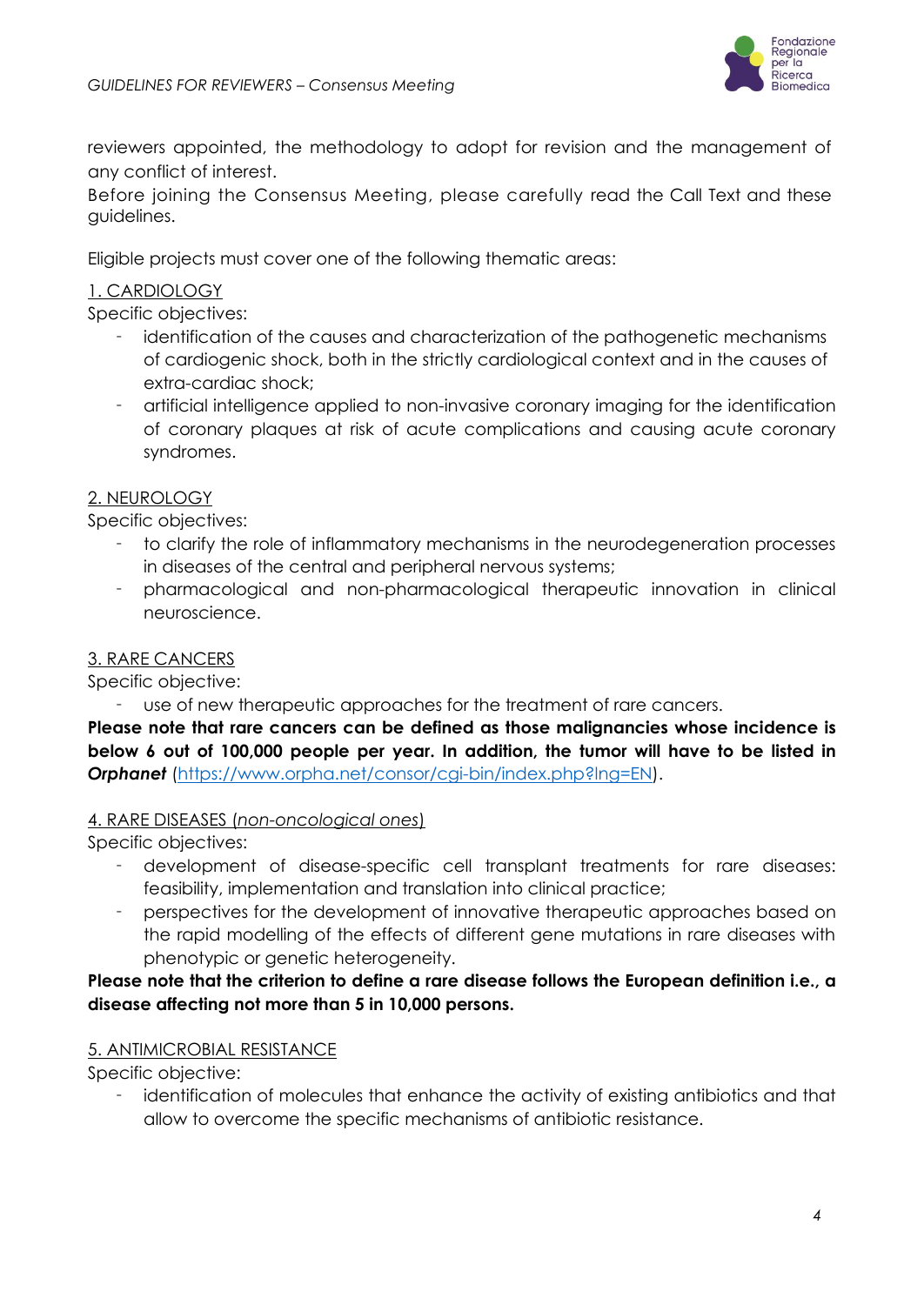

The UNMET MEDICAL NEEDS Call follows a **one-stage application process**, with the submission of the complete project proposal.

The project has already been evaluated remotely by three reviewers. At this stage, you are requested to read carefully the scientific revisions of the colleagues who performed the remote evaluation of the project proposal and then to provide a collective evaluation in a *Consensus Meeting,* acting *as Scientific Committee*.

The Consensus Meeting will be held in person at FRRB headquarter or online on a date that will be communicated in due time by the Scientific Office.

**Please note that the discussions held inside the Consensus meeting will lead to the final ranking list of the projects to be funded.**

# <span id="page-4-0"></span>2. TECHNICAL INFORMATION

### <span id="page-4-1"></span>*2.1 Earlier steps of the revision process*

In the remote evaluation, submitted proposals were evaluated by three independent scientific experts who assigned scores and comments according to the following evaluation table:

| <b>CATEGORY: EXCELLENCE</b>                                                                                                                                        | <b>Maximum score</b> |
|--------------------------------------------------------------------------------------------------------------------------------------------------------------------|----------------------|
|                                                                                                                                                                    | 15                   |
| Clarity and relevance of the illustrated objectives                                                                                                                | $(0-5)$              |
| Soundness of the hypothesis and of the preliminary data, appropriateness and<br>feasibility of the methodology, ethical aspects included                           | $(0-5)$              |
| Quality of the PIs and their research teams                                                                                                                        | $(0-5)$              |
| <b>CATEGORY: IMPACT</b>                                                                                                                                            | <b>Maximum score</b> |
|                                                                                                                                                                    | 10                   |
| Advancement beyond the state-of-the-art                                                                                                                            | $(0-5)$              |
| Quality of the proposal in terms of:                                                                                                                               |                      |
| 1. dissemination and sharing of results to the scientific community<br>2. dissemination of results to the lay public                                               | $(0-5)$              |
| 3. description of Responsible Research Innovation (RRI) principles                                                                                                 |                      |
| <b>CATEGORY: QUALITY AND EFFICIENCY</b>                                                                                                                            | <b>Maximum score</b> |
|                                                                                                                                                                    | 20                   |
| Quality and efficiency of the workplan, of the resources allocated to work<br>packages in line with the project objectives                                         | $(0-5)$              |
| Appropriateness of the technical and management structures                                                                                                         | $(0-5)$              |
| Quality of the research consortium (scientific coordinator and partners)                                                                                           | $(0-5)$              |
| Appropriateness of the distribution of objectives to partners, including a feasibility<br>analysis of each work package compared to every single partner expertise | $(0-5)$              |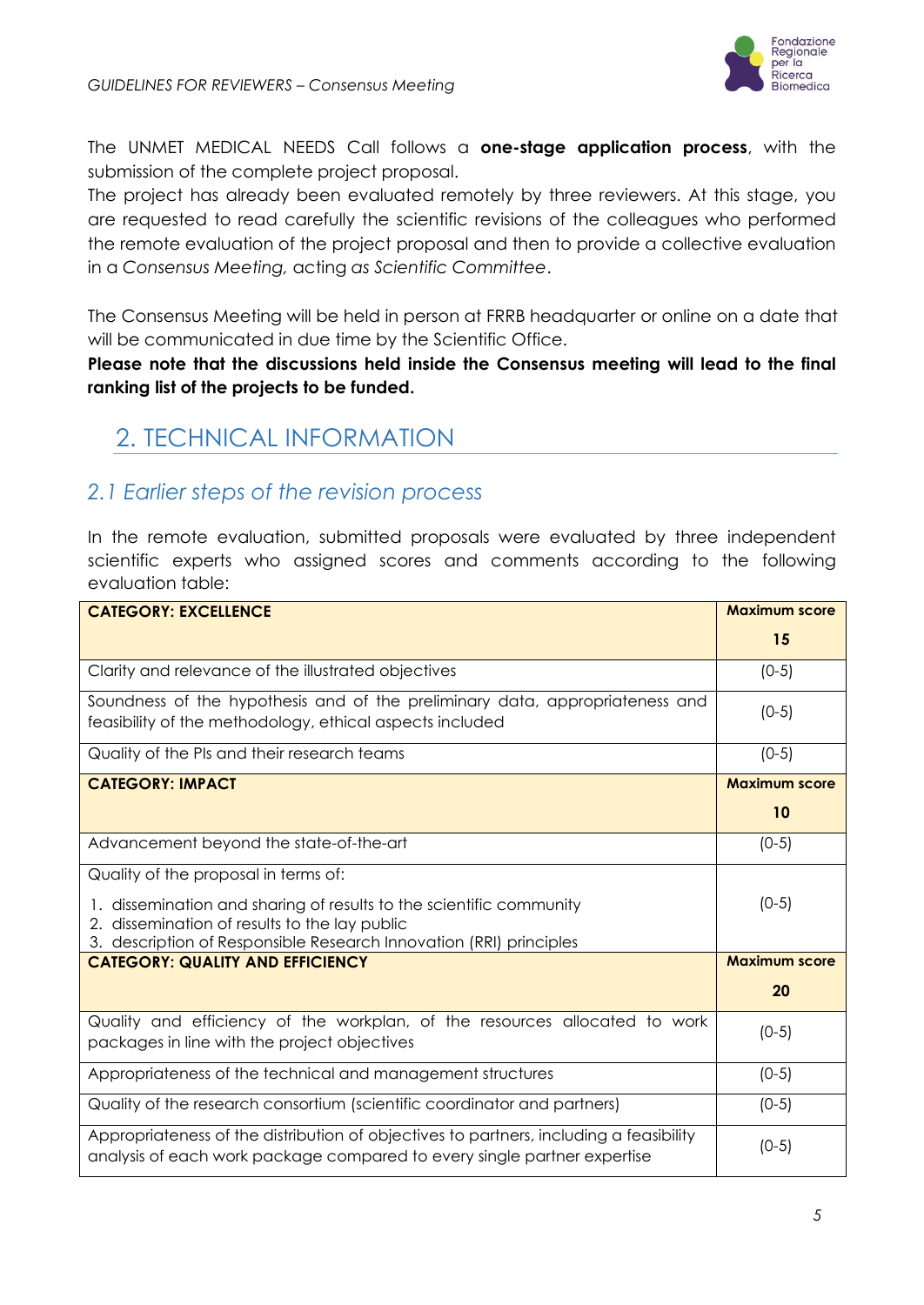

#### In assigning the scores, reviewers took into account the following table:

| <b>Scores</b> | <b>Description</b>                                                                                                                                                 |
|---------------|--------------------------------------------------------------------------------------------------------------------------------------------------------------------|
|               | Failure: the proposal does not meet the call requirements. Detailed description of the<br>project and PI expertise are missing, incomplete and/or not appropriate. |
|               | Very poor: the proposal poorly meets the requirements of the call and present major<br>shortcomings.                                                               |
| $\mathcal{P}$ | Poor: the proposal poorly meets the requirements of the call.                                                                                                      |
| 3             | Fair: the proposal meets adequately the call requirements but shows some<br>shortcomings.                                                                          |
| 4             | Good: the proposal responds adequately to the requirements of the call and shows<br>only minor weaknesses.                                                         |
| 5             | Excellent: the proposal effectively meets the requirements of the call and shows no<br>weaknesses.                                                                 |

In order to be admitted to the Consensus Meeting, the proposals had to receive an average total score at least equal to **33 points** (threshold).

Proposals that did not reach the fixed threshold criteria were not admitted to the Consensus meeting stage.

Additional bonuses were awarded by FRRB during the administrative eligibility check, up to a maximum of **5 points,** according to the following criteria:

| <b>BONUSES</b>                                                                                                             | <b>Maximum score 5</b> |
|----------------------------------------------------------------------------------------------------------------------------|------------------------|
| Number of partners located in different provinces of Lombardy<br>(operational headquarter) ( $\geq$ 3 provinces = 1 point) | $0 - 1$                |
| At least one Principal Investigator Under 40 inside the consortium                                                         | $O-1$                  |
| Number of female Principal Investigators in the consortium > 50%                                                           | $0 - 1$                |
| Consortium including simultaneously one I.R.C.C.S., one ASST and<br>one University/research organisation                   | $0 - 1$                |
| At least one Principal Investigator inside the consortium who has<br>been awarded an ERC Grant                             | $() - 1$               |

At the end of the remote evaluation, a provisional ranking list was drafted, considering the sum of the average scores of the remote evaluation plus any bonuses.

**Only the first 20 best ranking projects were admitted to the Consensus meeting, ideally the 4 best ranking projects per thematic area.** In case of absence of projects of adequate quality within a specific area, more than 4 proposals falling in other areas were admitted to the Consensus meeting, choosing from the projects with higher score.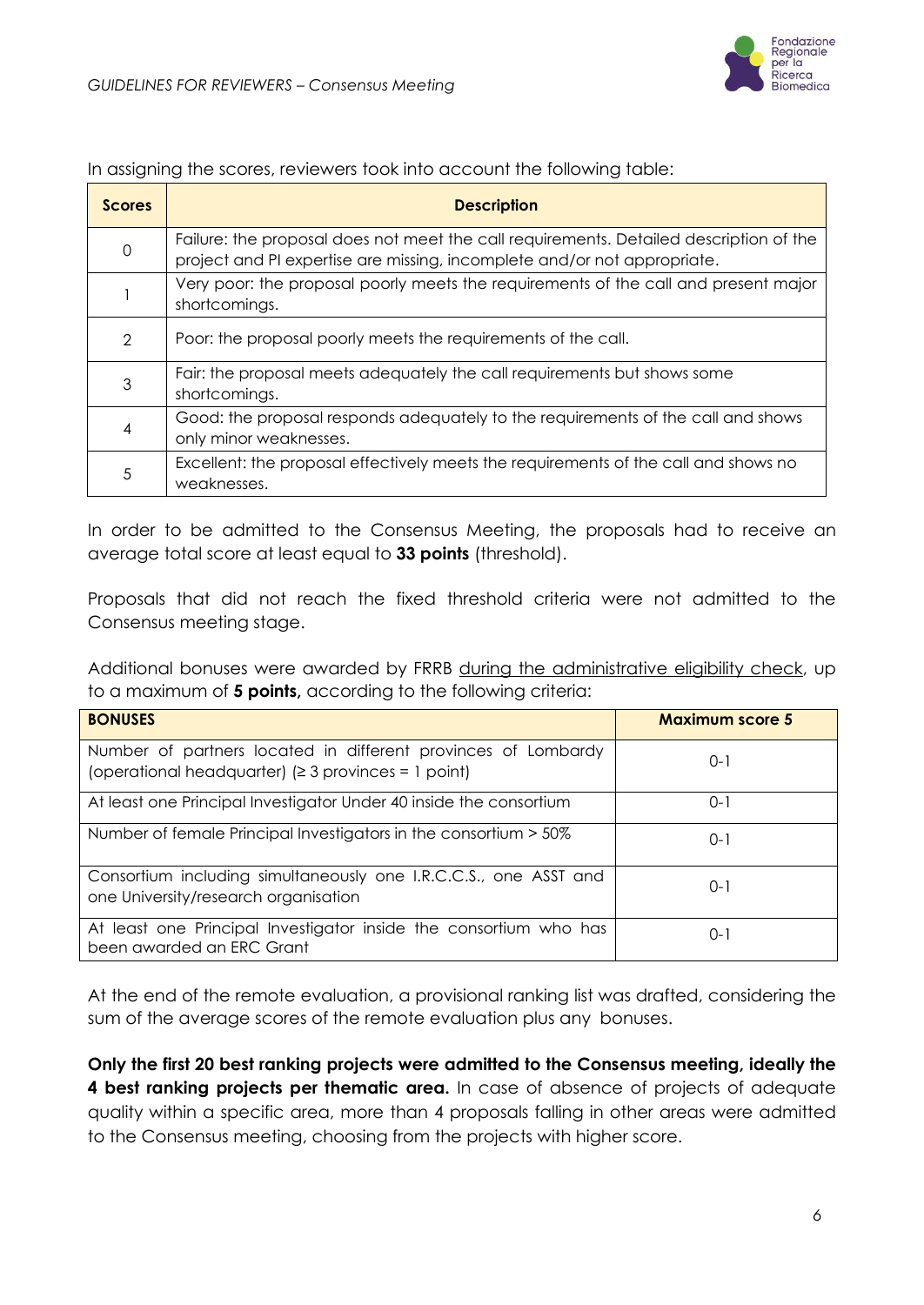

# <span id="page-6-0"></span>*2.2 Evaluation criteria of the Consensus Meeting*

Composition criteria of the Scientific Committee: the number of reviewers, invited to join the Consensus meeting will depend on how many proposals will be admitted at this stage. They will be chosen among those who performed the remote evaluation of proposals. In addition, FRRB will appoint a Chair person who will lead the discussion. Before the meeting, FRRB Scientific Office will provide the experts with all documents related to the project proposals, that will be discussed during the meeting (proposals, remote reviewers' evaluations, score sheets).

Before the Consensus Meeting, the experts will have to fill a score sheet:

-assigning up to a maximum of **10 additional points** to each proposal (in addition to the score assigned by the referees plus any bonuses)

-providing a first written evaluation according to the relevance of the project proposal with respect to the needs of the regional system in the specific thematic area.

The experts must send the filled score sheet by the deadline established by FRRB Scientific Office and, in any case, before the Consensus Meeting date.

The Scientific Committee may also request a revision of the budget of the proposals, cutting, if well justified, up to a maximum of 10% of their total request.

The call aims to fund **the best two projects per thematic area**. In case of absence of projects of adequate quality within a specific area, the residual endowment will be transferred to other areas, choosing from the projects positioned higher in the ranking list.

The evaluation should be comparative and take into account the overall quality, impact and excellence of the projects. The experts are also expected to provide an overall comment on the total budget requested.

Upon discussion, the experts will have the chance to either confirm or change their initial evaluation by filling a new score sheet.

If the Scientific Committee does not reach a common decision on project proposals to be funded, the average of the numerical scores provided by each single expert in the score sheet will be used to produce the final ranking list.

At the end of the plenary session, a final ranking list will be provided, considering the sum of the average scores of the remote evaluation, any bonuses plus the scores attributed in the Consensus Meeting. Projects will be funded in order of ranking, up to the available resources.

**The outcome of the Consensus Meeting is a final ranking list, which might differ from the provisional one provided at the end of the remote evaluation step.**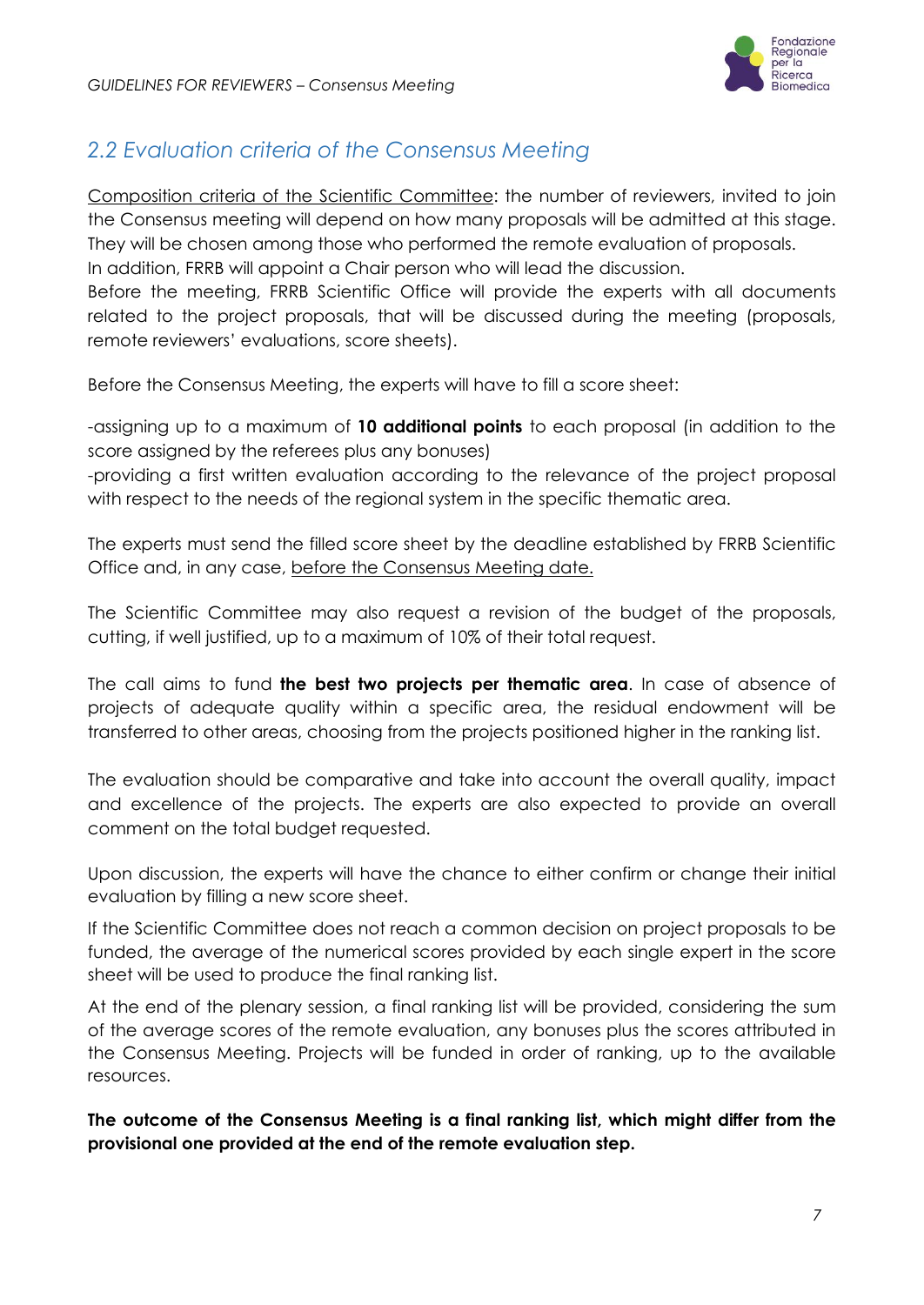

# <span id="page-7-0"></span>3. EXPECTED OUTCOMES OF THE CONSENSUS MEETING

FRRB requires the international experts to perform the evaluation activity with the maximum impartiality, aiming at funding only high-impact projects.

The expected outputs of the Consensus Meeting will be:

- 1. A final ranking list of proposals to be approved and signed by the international experts before the end of the Consensus Meeting;
- 2. The minutes of the Meeting to be signed by the Chair Person at the end of the meeting;
- 3. A draft version of the final evaluation report for each project that will be finalized within one week after the Consensus Meeting.

The final ranking list will be transmitted to the FRRB General Director who will convene the Board of Directors for its official approval.

The ranking list will be finally published on FRRB institutional website and official communications will be sent to the coordinating Institutions of the participating consortia.

# <span id="page-7-1"></span>4. REVIEWERS RESPONSIBILITIES

### <span id="page-7-2"></span>*4.1 Conflict of interest*

In case one or more scientific experts have a conflict of interest (according to the definition in the contract between the expert and FRRB) with one or more projects that must be discussed during the Consensus Meeting, these experts should not participate in the discussion.

### <span id="page-7-3"></span>*4.2 The importance of scores and comments*

Scores and comments are critical, as they will be taken into account for the ranking of proposals.

Please note: scores and comments will be included in the evaluation report and, therefore, they will be visible to the applicants. Especially in the case of rejection, the final evaluation needs to convey a comprehensive explanation of the fate of the proposal.

Comments should be of good quality, genuine and substantial. They ideally should be an explanation of strengths and weaknesses of the proposal, according to the evaluation criteria set in the Call text.

Reviewers are obliged to observe the following guidelines:

o Use dispassionate, analytical and unambiguous language.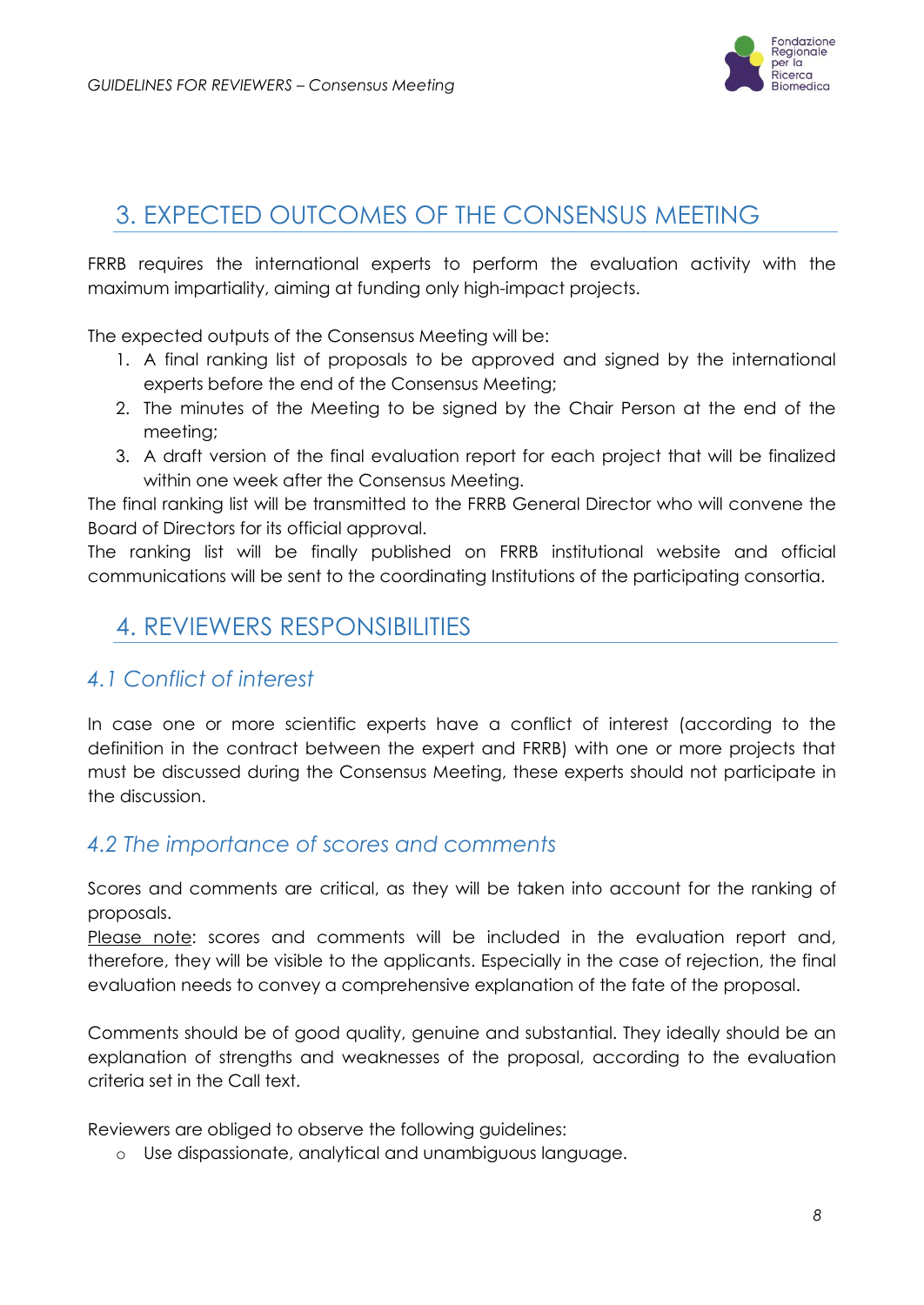

- o Use grammatically correct, complete, clear sentences with no jargon.
- o Be constructive.
- o Avoid reference to the applicant age, nationality, gender, or personal matters.
- o Avoid making reference to scores in the comments.
- o Avoid any direct comparison with any other proposals.
- o Avoid any reference or comparison with previous assessments.
- o Avoid comments that give a description or a summary of the proposal.
- o Avoid dismissive statements about the Principal Investigator, the proposed science, or the scientific field concerned.

If the reviewer feels that her/his contribution to the revision process is not appropriate for any reason, s/he will have to contact FRRB in order to be replaced.

#### IMPORTANT:

Consortia might include among PIs early career scientists. Many of them might be at the very beginning of their scientific career. **Please be aware that your scores and comments might have an impact on their scientific career!** 

### <span id="page-8-0"></span>*4.3 Gender issues*

Sex and gender differences represent a crucial issue in designing a good research study, but are often overlooked in research design, study implementation and scientific reporting, as well as in general science communication. This leads to a limited generalizability of research results and findings, with limited successful application into clinical practice, especially for women, but also for men.

Moreover, reviewers should consider whether the authors are using the words *sex* or *gender* appropriately, as the term *sex* should be used to classify females and males from a biological point of view, while gender refers to the socially constructed roles, behaviours, expressions and identities of girls, women, boys, men, and gender diverse people.

In particular, the reviewers are asked to check:

- o In human studies, sex of subjects and how it is assigned should be explained: examination of body characteristics, genetic testing or other means. Principal Investigators should rely on the composition of the biological sample.
- o In studies of animals, the term sex should be used to distinguish males and females and authors should rely on the composition of the biological sample in terms of sex of the animals.
- o In cell biology studies, the origin and sex chromosome constitutions of cells or tissue cultures should be stated. If unknown, the reasons should be stated.

The reviewers should also take into account the gender composition of the research team.

For more information, please rely on:

• *[https://researchintegrityjournal.biomedcentral.com/articles/10.1186/s41073-016-](https://researchintegrityjournal.biomedcentral.com/articles/10.1186/s41073-016-0007-6) [0007-6](https://researchintegrityjournal.biomedcentral.com/articles/10.1186/s41073-016-0007-6)*